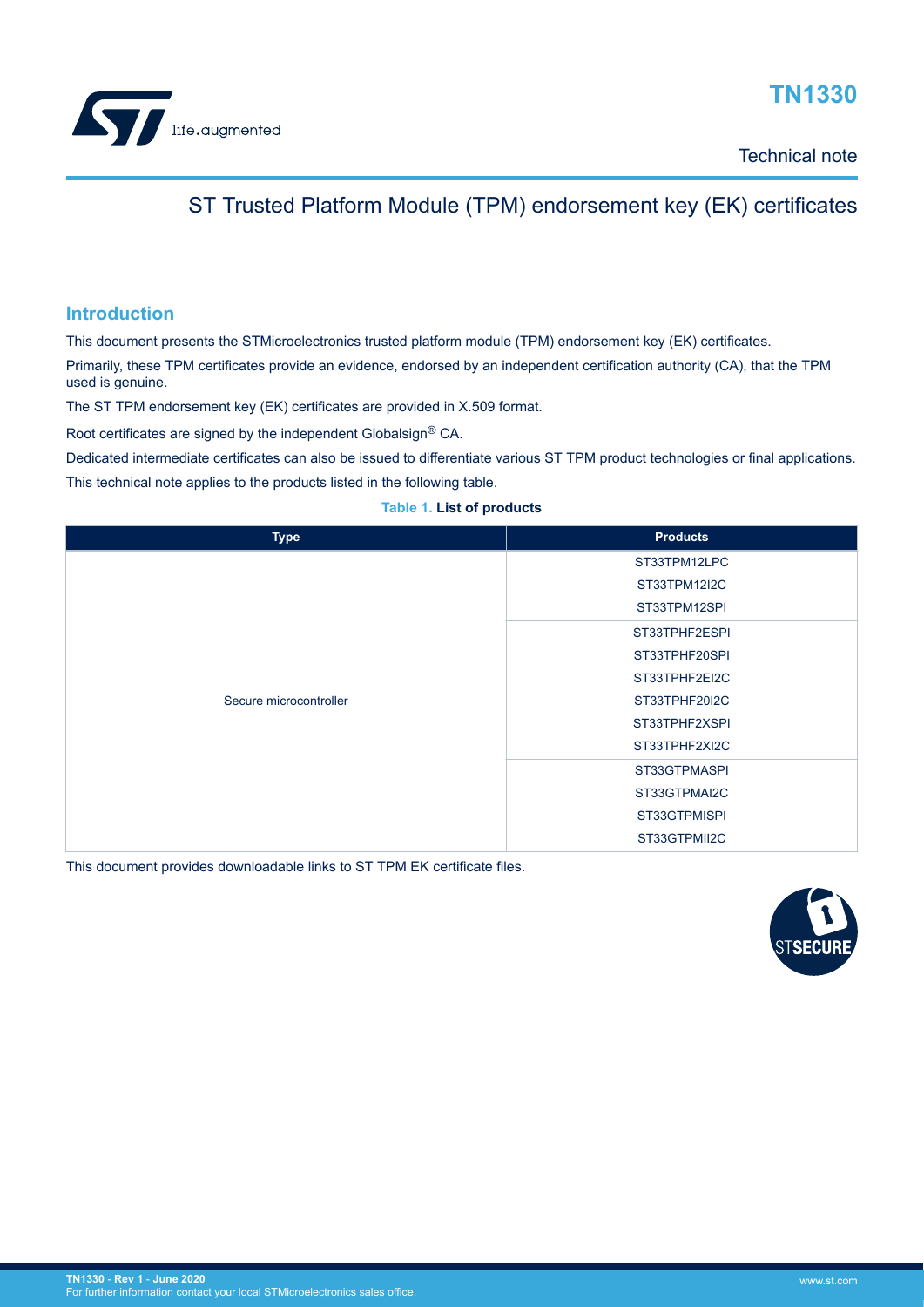<span id="page-1-0"></span>

### **1 TPM EK certificate**

STMicroelectronics embeds a TPM EK certificate in all its TPM products during the TPM manufacturing phase. STMicroelectronics operates its own certificate authority, which is root-certified by the independent GlobalSign certification authority. Several intermediate certificate authorities can be created in order to discriminate different major application revisions or product technologies. The following tables define the current links between intermediate CAs and product sales types.

The TPM products are based on Arm® cores.

*Note: Arm is a registered trademark of Arm Limited (or its subsidiaries) in the US and/or elsewhere.*

# arm

| <b>CA common name</b> | <b>Products</b> | <b>Commercial part number</b> | <b>Firmware revision</b> |
|-----------------------|-----------------|-------------------------------|--------------------------|
|                       | ST33TPM12LPC    | ST33ZP24PVSC                  | 13.00                    |
| ST Intermediate CA 02 | ST33TPM12LPC    | ST33ZP24PVSH                  | 13.08                    |
|                       | ST33TPM12I2C    | ST33ZP24PVSK                  | 13.10                    |
|                       | ST33TPM12SPI    | ST33ZP24PVSL                  | 13.11                    |
|                       | ST33TPM12LPC    | ST33ZP24PVSP                  | 13.12                    |
| ST Intermediate CA 03 | ST33TPM12LPC    | ST33ZP24PVSM                  | 13.08                    |
|                       | ST33TPMF2ESPI   | ST33HTPMAAD8                  | 70.00                    |
| ST Intermediate CA 04 | ST33TPMF2ESPI   | ST33HTPMAAE0                  | 70.00                    |
|                       | ST33TPHF2ESPI   | ST33HTPHAAE5                  | 71.00                    |
|                       | ST33TPHF2ESPI   | ST33HTPHAAE6                  | 71.00                    |
|                       | ST33TPHF20SPI   | ST33HTPHAAE8                  | 72.00                    |
|                       | ST33TPHF2ESPI   | ST33HTPHAHA5                  | 71.04                    |
|                       | ST33TPHF2ESPI   | ST33HTPHAHA6                  | 71.04                    |
|                       | ST33TPHF2ESPI   | ST33HTPHAAF0                  | 73.00                    |
|                       | ST33TPHF2ESPI   | ST33HTPHAAF1                  | 73.00                    |
|                       | ST33TPHF20SPI   | ST33HTPHAAF3                  | 74.00                    |
|                       | ST33TPHF2ESPI   | ST33HTPHAHB3                  | 73.04                    |
|                       | ST33TPHF2ESPI   | ST33HTPHAHB4                  | 73.04                    |
| ST Intermediate CA 05 | ST33TPHF2EI2C   | ST33HTPHAHB7                  | 73.05                    |
|                       | ST33TPHF2EI2C   | ST33HTPHAHB8                  | 73.05                    |
|                       | ST33TPHF20I2C   | ST33HTPHAHB9                  | 74.05                    |
|                       | ST33TPHF2ESPI   | ST33HTPHAHC0                  | 73.08                    |
|                       | ST33TPHF20SPI   | ST33HTPHAHC1                  | 74.08                    |
|                       | ST33TPHF2EI2C   | ST33HTPHAHC2                  | 73.09                    |
|                       | ST33TPHF20I2C   | ST33HTPHAHC3                  | 74.09                    |
|                       | ST33TPHF20SPI   | ST33HTPHAHC9                  | 74.16                    |
|                       | ST33TPHF2ESPI   | ST33HTPHAHD6                  | 73.20                    |
|                       | ST33TPHF20SPI   | ST33HTPHAHD7                  | 74.20                    |
|                       | ST33TPHF2ESPI   | ST33HTPHAHD0                  | 73.64                    |
|                       | ST33TPHF20SPI   | ST33HTPHAHD1                  | 74.64                    |

#### **Table 2. RSA intermediate CAs and TPM products (at the time of publication)**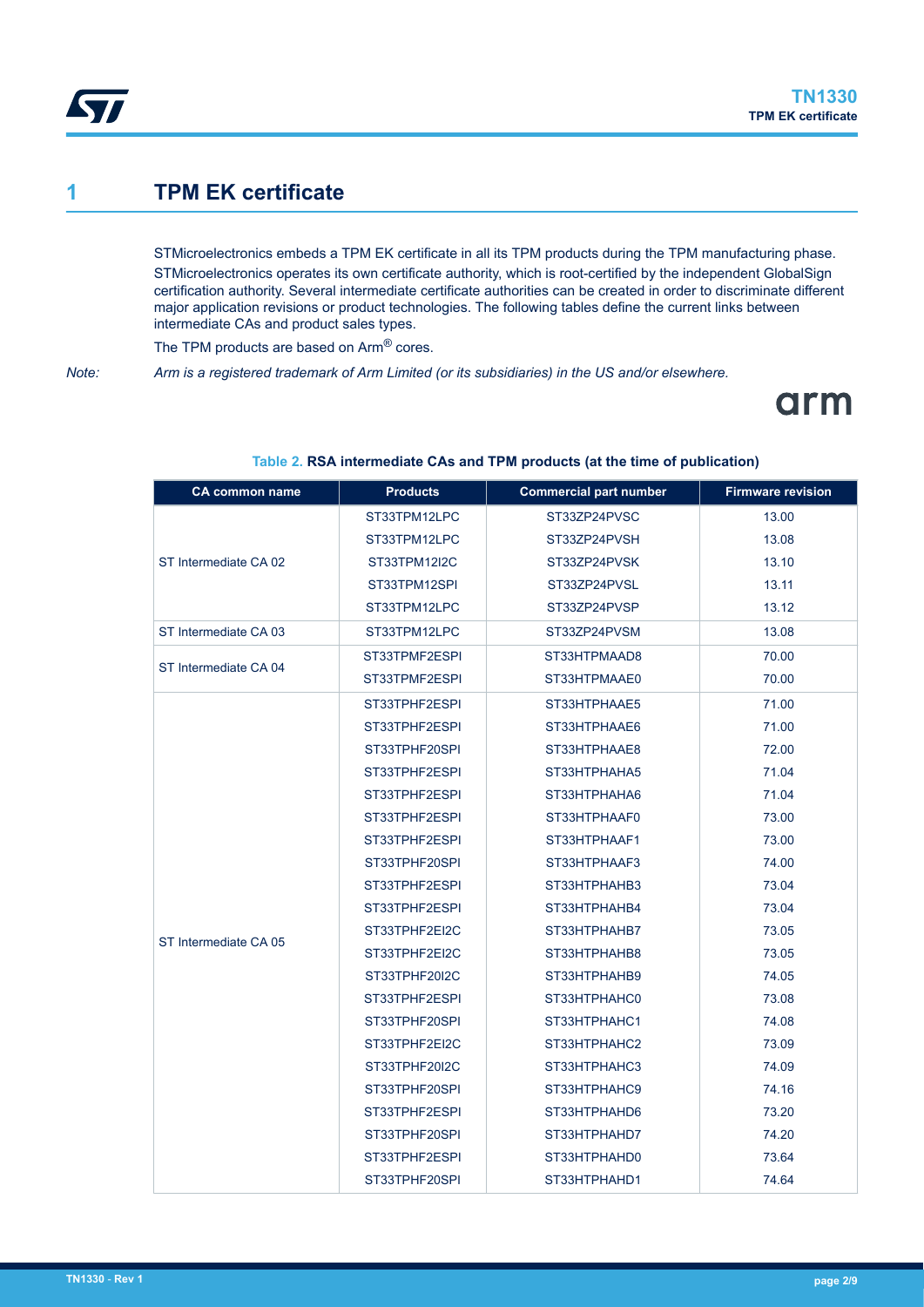<span id="page-2-0"></span>

| <b>CA common name</b> | <b>Products</b> | <b>Commercial part number</b> | <b>Firmware revision</b> |
|-----------------------|-----------------|-------------------------------|--------------------------|
| ST Intermediate CA 06 | ST33TPHF2XSPI   | ST33HTPHAHC4                  | 01.256                   |
|                       | ST33TPHF2XSPI   | ST33HTPHAHD4                  | 01.257                   |
|                       | ST33TPHF2XSPI   | ST33HTPHAHD8                  | 01.258                   |
|                       | ST33TPHF2XI2C   | ST33HTPHAHC5                  | 02.256                   |
|                       | ST33TPHF2XI2C   | ST33HTPHAHD5                  | 02.272                   |
| ST Intermediate CA 07 | ST33GTPMASPI    | ST33GTPMA020FAE5              | 03.256                   |
|                       | ST33GTPMAI2C    | ST33GTPMA020FAE6              | 06.256                   |
|                       | ST33GTPMISPI    | ST33GTPMIWLFZE4               | 03.257                   |
|                       | ST33GTPMII2C    | ST33GTPMIWLFZE5               | 06.257                   |

### **Table 3. ECC intermediate CAs (ECC\_256) and TPM products (at the time of publication)**

| <b>CA common name</b>          | <b>Products</b> | <b>Commercial part numbers</b> | <b>Firmware revision</b> |
|--------------------------------|-----------------|--------------------------------|--------------------------|
|                                | ST33TPHF2ESPI   | ST33HTPHAAE5                   | 71.00                    |
|                                | ST33TPHF2ESPI   | ST33HTPHAAE6                   | 71.00                    |
|                                | ST33TPHF20SPI   | ST33HTPHAAE8                   | 72.00                    |
|                                | ST33TPHF2ESPI   | ST33HTPHAHA5                   | 71.04                    |
|                                | ST33TPHF2ESPI   | ST33HTPHAHA6                   | 71.04                    |
|                                | ST33TPHF2ESPI   | ST33HTPHAAF0                   | 73.00                    |
|                                | ST33TPHF2ESPI   | ST33HTPHAAF1                   | 73.00                    |
|                                | ST33TPHF2ESPI   | ST33HTPHAHB3                   | 73.04                    |
|                                | ST33TPHF2ESPI   | ST33HTPHAHB4                   | 73.04                    |
| STM TPM ECC Intermediate CA 01 | ST33TPHF20SPI   | ST33HTPHAAF3                   | 74.00                    |
|                                | ST33TPHF2EI2C   | ST33HTPHAHB7                   | 73.05                    |
|                                | ST33TPHF2EI2C   | ST33HTPHAHB8                   | 73.05                    |
|                                | ST33TPHF20I2C   | ST33HTPHAHB9                   | 74.05                    |
|                                | ST33TPHF2ESPI   | ST33HTPHAHC0                   | 73.08                    |
|                                | ST33TPHF20SPI   | ST33HTPHAHC1                   | 74.08                    |
|                                | ST33TPHF2EI2C   | ST33HTPHAHC2                   | 73.09                    |
|                                | ST33TPHF20I2C   | ST33HTPHAHC3                   | 74.09                    |
|                                | ST33TPHF20SPI   | ST33HTPHAHC9                   | 74.16                    |
|                                | ST33TPHF2ESPI   | ST33HTPHAHD6                   | 73.20                    |
|                                | ST33TPHF20SPI   | ST33HTPHAHD7                   | 74.20                    |
|                                | ST33TPHF2ESPI   | ST33HTPHAHD0                   | 73.64                    |
|                                | ST33TPHF20SPI   | ST33HTPHAHD1                   | 74.64                    |
|                                | ST33TPHF2XSPI   | ST33HTPHAHC4                   | 01.256                   |
|                                | ST33TPHF2XSPI   | ST33HTPHAHD4                   | 01.257                   |
| STM TPM ECC Intermediate CA 02 | ST33TPHF2XSPI   | ST33HTPHAHD8                   | 01.258                   |
|                                | ST33TPHF2XI2C   | ST33HTPHAHC5                   | 02.256                   |
|                                | ST33TPHF2XI2C   | ST33HTPHAHD5                   | 02.272                   |
|                                | ST33GTPMASPI    | ST33GTPMA020FAE5               | 03.256                   |
| STM TPM ECC Intermediate CA 03 | ST33GTPMAI2C    | ST33GTPMA020FAE6               | 06.256                   |
|                                | ST33GTPMISPI    | ST33GTPMIWLFZE4                | 03.257                   |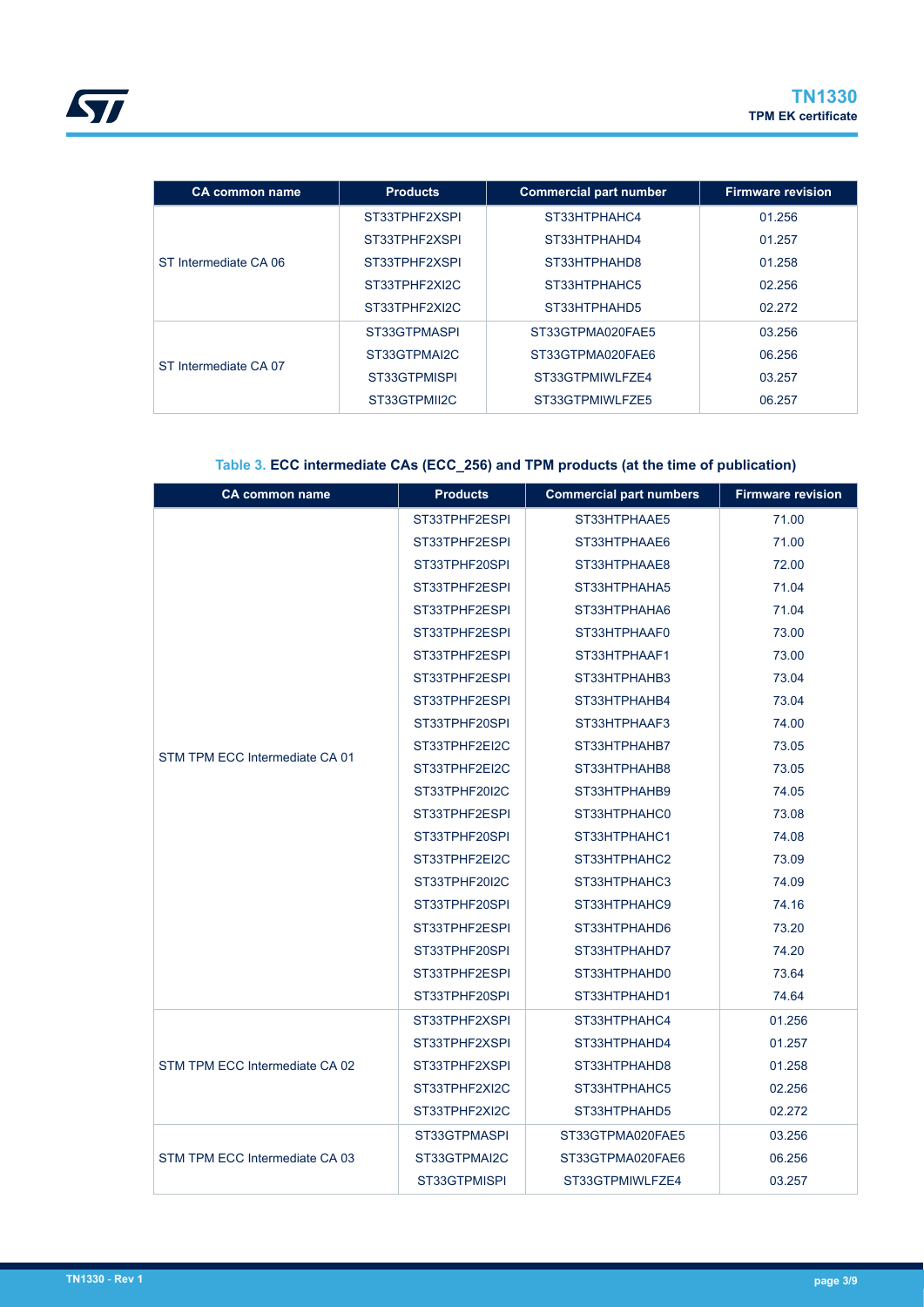<span id="page-3-0"></span>

| 'CA common name                | <b>Products</b> | <b>Commercial part numbers</b> | <b>Firmware revision</b> |
|--------------------------------|-----------------|--------------------------------|--------------------------|
| STM TPM ECC Intermediate CA 03 | ST33GTPMII2C    | ST33GTPMIWLFZE5                | 06.257                   |

#### **Table 4. ECC intermediate CAs (ECC 384) and TPM products (at the time of publication)**

| <b>CA common name</b>             | <b>Products</b> | <b>Commercial part numbers</b> | <b>Firmware revision</b> |
|-----------------------------------|-----------------|--------------------------------|--------------------------|
| STM TPM ECC384 Intermediate CA 01 | ST33TPHF2XSPI   | ST33HTPHAHC4                   | 01.256                   |
|                                   | ST33TPHF2XSPI   | ST33HTPHAHD4                   | 01.257                   |
|                                   | ST33TPHF2XSPI   | ST33HTPHAHD8                   | 01.258                   |
|                                   | ST33TPHF2XI2C   | ST33HTPHAHC5                   | 02.256                   |
|                                   | ST33TPHF2XI2C   | ST33HTPHAHD5                   | 02.272                   |
| STM TPM ECC384 Intermediate CA 02 | ST33GTPMASPI    | ST33GTPMA020FAE5               | 03.256                   |
|                                   | ST33GTPMAI2C    | ST33GTPMA020FAE6               | 06.256                   |
|                                   | ST33GTPMISPI    | ST33GTPMIWLFZE4                | 03.257                   |
|                                   | ST33GTPMII2C    | ST33GTPMIWLFZE5                | 06.257                   |

#### **Table 5. RSA TPM CA certificate URLs**

| <b>Certificate common name</b>  | <b>File/Link</b>                                                                                                    |
|---------------------------------|---------------------------------------------------------------------------------------------------------------------|
| GlobalSign Trusted Computing CA | https://secure.globalsign.com/cacert/gstpmroot.crt or http://secure.globalsign.com/cacert/<br>gstpmroot.crt         |
| ST TPM root certificate         | https://secure.globalsign.com/cacert/stmtpmekroot.crt or http://secure.globalsign.com/<br>cacert/stmtpmekroot.crt   |
| ST Intermediate CA 01           | https://secure.globalsign.com/cacert/stmtpmekint01.crt or http://secure.globalsign.com/<br>cacert/stmtpmekint01.crt |
| ST Intermediate CA 02           | https://secure.globalsign.com/cacert/stmtpmekint02.crt or http://secure.globalsign.com/<br>cacert/stmtpmekint02.crt |
| ST Intermediate CA 03           | https://secure.globalsign.com/cacert/stmtpmekint03.crt or http://secure.globalsign.com/<br>cacert/stmtpmekint03.crt |
| ST Intermediate CA 04           | https://secure.globalsign.com/cacert/stmtpmekint04.crt or http://secure.globalsign.com/<br>cacert/stmtpmekint04.crt |
| ST Intermediate CA 05           | https://secure.globalsign.com/cacert/stmtpmekint05.crt or http://secure.globalsign.com/<br>stmtpmekint05.crt        |
| ST Intermediate CA 06           | https://secure.globalsign.com/cacert/stmtpmekint06.crt or http://secure.globalsign.com/<br>stmtpmekint06.crt        |
| ST Intermediate CA 07           | https://secure.globalsign.com/cacert/stmtpmekint07.crt or http://secure.globalsign.com/<br>stmtpmekint07.crt        |

#### **Table 6. ECC TPM CA certificate URLs**

| Certificate common name                           | <b>File/Link</b>                                                                                                        |
|---------------------------------------------------|-------------------------------------------------------------------------------------------------------------------------|
| GlobalSign Trusted Platform Module ECC Root<br>СA | https://secure.globalsign.com/cacert/tpmeccroot.crt or http://<br>secure.globalsign.com/cacert/tpmeccroot.crt           |
| STM TPM ECC Root CA 01                            | https://secure.globalsign.com/cacert/stmtpmeccroot01.crt or http://<br>secure.globalsign.com/cacert/stmtpmeccroot01.crt |
| STM TPM ECC Intermediate CA 01                    | https://secure.globalsign.com/cacert/stmtpmeccint01.crt or http://<br>secure.globalsign.com/stmtpmeccint01.crt          |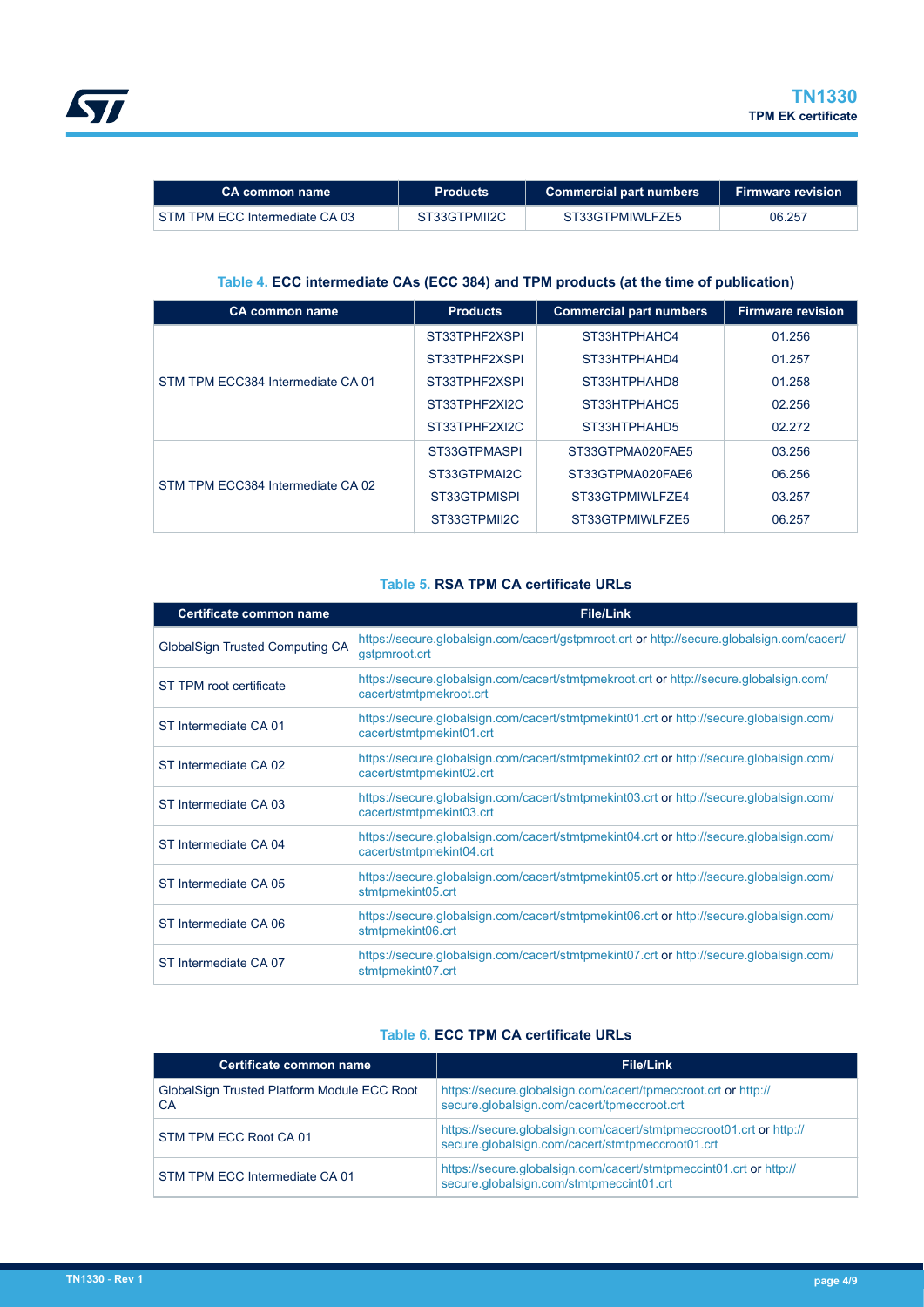| Certificate common name            | <b>File/Link</b>                                                                                                     |
|------------------------------------|----------------------------------------------------------------------------------------------------------------------|
| STM TPM ECC Intermediate CA 02     | https://secure.globalsign.com/cacert/stmtpmeccint02.crt or http://<br>secure.globalsign.com/stmtpmeccint02.crt       |
| STM TPM ECC Intermediate CA 03     | https://secure.globalsign.com/cacert/stmtpmeccint03.crt or http://<br>secure.globalsign.com/stmtpmeccint03.crt       |
| STM TPM ECC 384 Intermediate CA 01 | https://secure.globalsign.com/cacert/stmtpmecc384int01.crt or http://<br>secure.globalsign.com/stmtpmecc384int01.crt |
| STM TPM ECC 384 Intermediate CA 02 | https://secure.globalsign.com/cacert/stmtpmecc384int02.crt or http://<br>secure.globalsign.com/stmtpmecc384int02.crt |

The STMicroelectronics CA infrastructure has been successfully audited by GlobalSign. The details of the infrastructure are available in the certificate practice statement (CPS) and certificate policy (CP) available at [https://www.globalsign.com/en/repository/.](https://www.globalsign.com/en/repository/)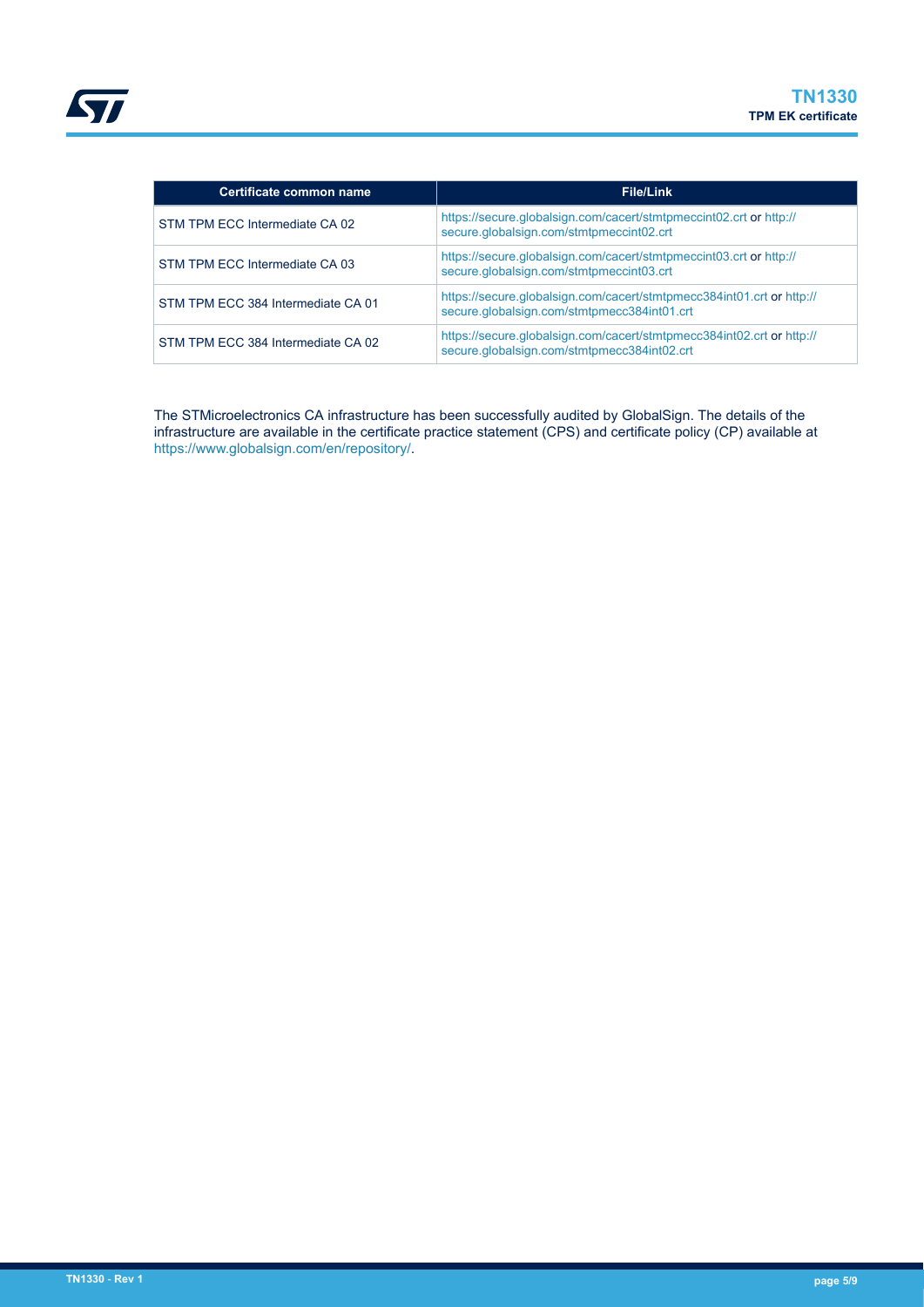### <span id="page-5-0"></span>**Revision history**

#### **Table 7. Document revision history**

| <b>Date</b> | <b>Revision</b> | <b>Changes</b>   |
|-------------|-----------------|------------------|
| 02-Jun-2020 |                 | Initial release. |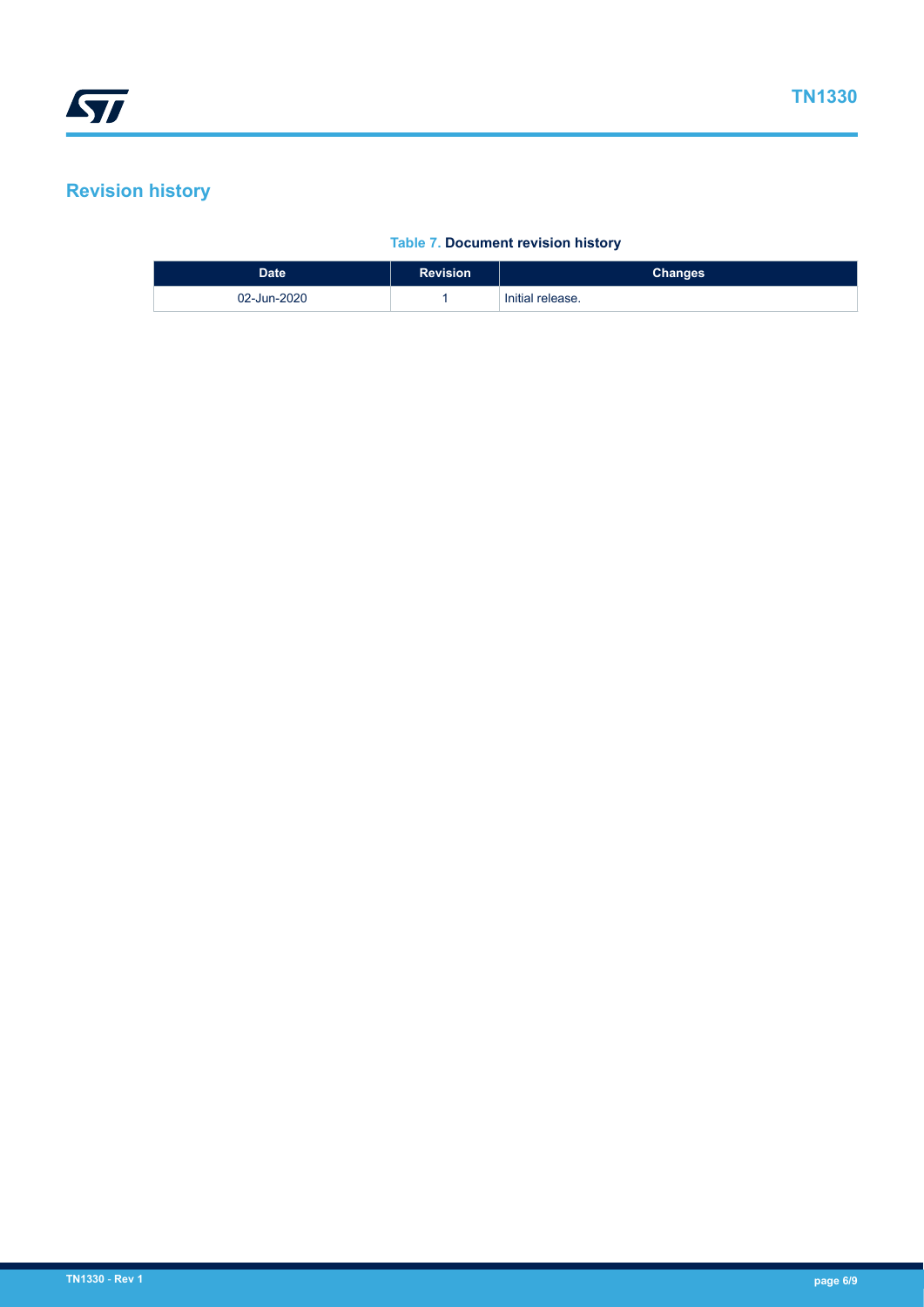

### **Contents**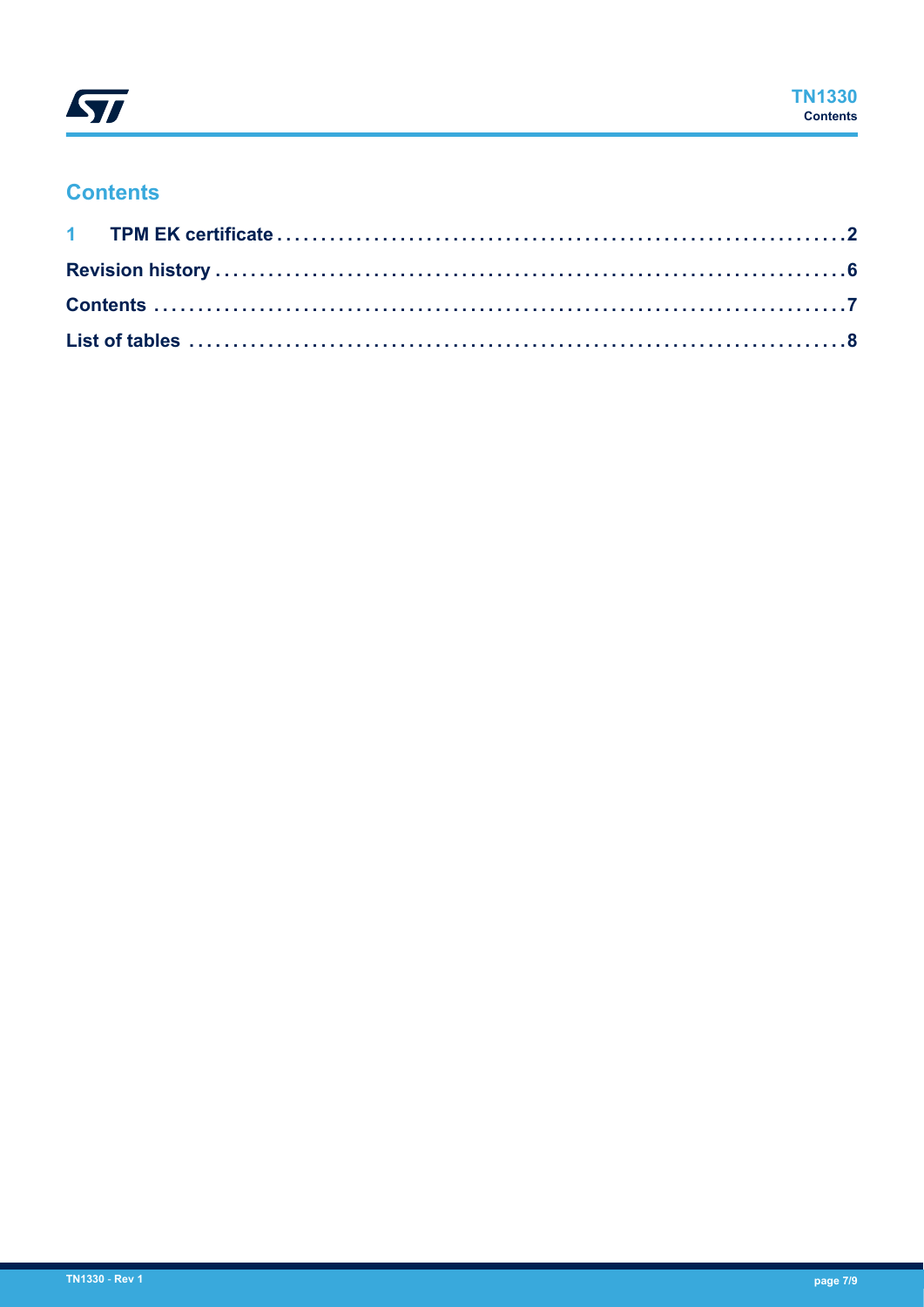## <span id="page-7-0"></span>**List of tables**